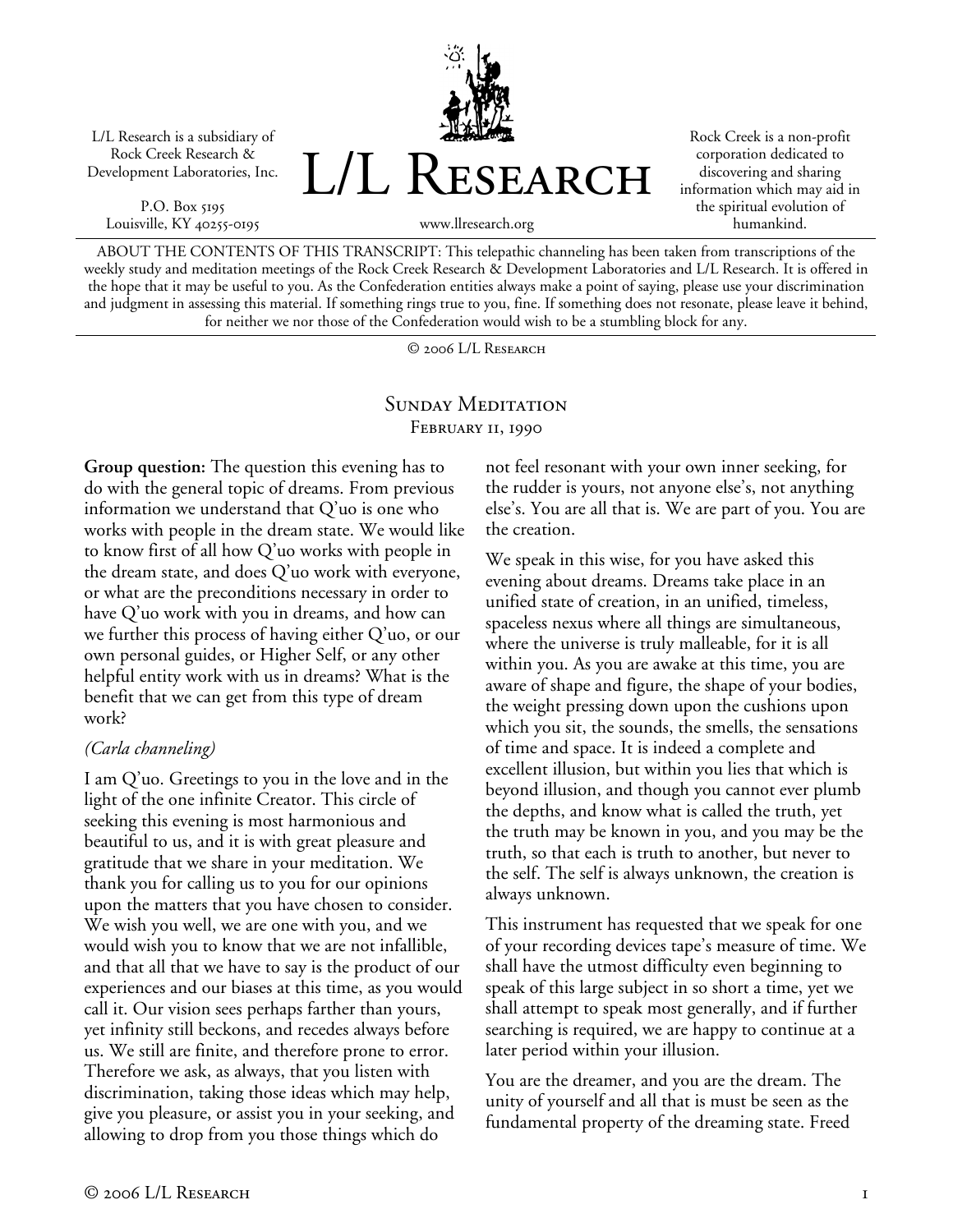from the bonds of illusion, freed from the responsibility of the knowledge which you contain, you are able to work upon the disciplining and examining of the creation that lies within at whatever level, and with whatever bias you choose. The mind is as unfettered as you wish it to be by conscious preference, or unconscious determination. If there is no conscious determination, there is seldom a clear experiencing of the dreaming in an individual soul's incarnational pattern. Therefore, the first project undertaken to awaken one's ability to recall and to structure the dreaming state is the conscious determination to do so.

You may not peer through the veil that keeps you from the knowledge that lies within. Such sight would be a killing blow while within all illusions of which you are aware. This is a difficult concept to grasp, but what we are trying to express is that we know that there is a noble unknowing. We have become convinced that we know that which we do not know, that which we can never say, that which when known shall be unknown because it shall be the Creator unmanifest at last, and your journey as a seeking soul shall be at its end, the course having been reached, the prodigal greeted, and the breath of creation inhaled again.

We realize that you are curious as to how entities such as we may aid you in the dreaming. Within the dreaming state, with illusion unnecessary, for sleep is protection, we are one with you, we are you, and you are we. As to who shall work with you, each entity may call whatever energy it wishes in whatever way it understands, and it shall be done. We suggest that you wish for that which you truly desire, that you suggest help that you truly desire, for you shall receive it, and as you study and form opinions in your conscious mind, you shall be responsible for living so, and expressing in manifestation that which has come through the veil into conscious knowledge.

Thus, some prefer to ask for personal individualities. Many who do so are hampered by their own opinionated desires for a certain source. Each entity has an unique vibratory complex and is most ably helped in an unique way. If all ask for Q'uo, many shall receive information that is relatively opaque and meaningless, for those of a certain energy vibration such as we who speak through this particular channel are those who are of the nature to blend well with this particular entity.

Thusly, we would suggest not that you call for Q'uo, or for any individuality, but for that which would be most helpful, most consoling, most comforting and most informative to you. That which you receive shall make itself known to you in its own way. Some have visions, some simply come to conclusions knowing not why. Some are most expressive, and have dreams full of clarity and richness of detail. Others may have the need for a path that is stepped down in power, so that some energy blockage that has reached into the subconscious mind may not be disturbed while learning is taking place. Further, many of you have responsibilities of which you do not know, and you yourselves aid others while the complex of energies which create the illusion of your body rest and recuperate from the tensions and stresses of the illusion.

It is well to remember that no matter how simple or how complex the dream landscape may be, no matter how deeply you seek or how far you travel, there is, in the end, an unity, an ultimate oneness of dreamer and dream. The meaning of all of creation is held within the unity of your true self.

Now, there are many created methods of studying the structure of that which you call the subconscious mind, the most helpful perhaps being those studies which you call archetypical, for though each is unique, yet are all one beneath those biases which are necessary for you, beyond the illusion and into the noumenal. This archetypical mind is still an unique mind for each, but has characteristics far more in common with all others than the conscious seeking mind. There are geometries within the subconscious which are dependable. That which is a question is the method of studying those geometries without being harmed by an excess of understanding or emotion, joy or terror. You deal with infinite power when you deal with the unconscious self. Gaze in your mind at the creation. Imagine the farthest view your scientists have created the instrumentation to make of your universe. There is no end to this universe. It is within your illusion, even to the most careful eye, infinite. This power, this character, is yours, and this is the kingdom wherein you dwell in dreaming.

Thus, it is well to move thoughtfully and carefully, and most of all, seriously, in your examination of, and remembering of, dreams. Do not attempt to over-program the self, but attempt to move naturally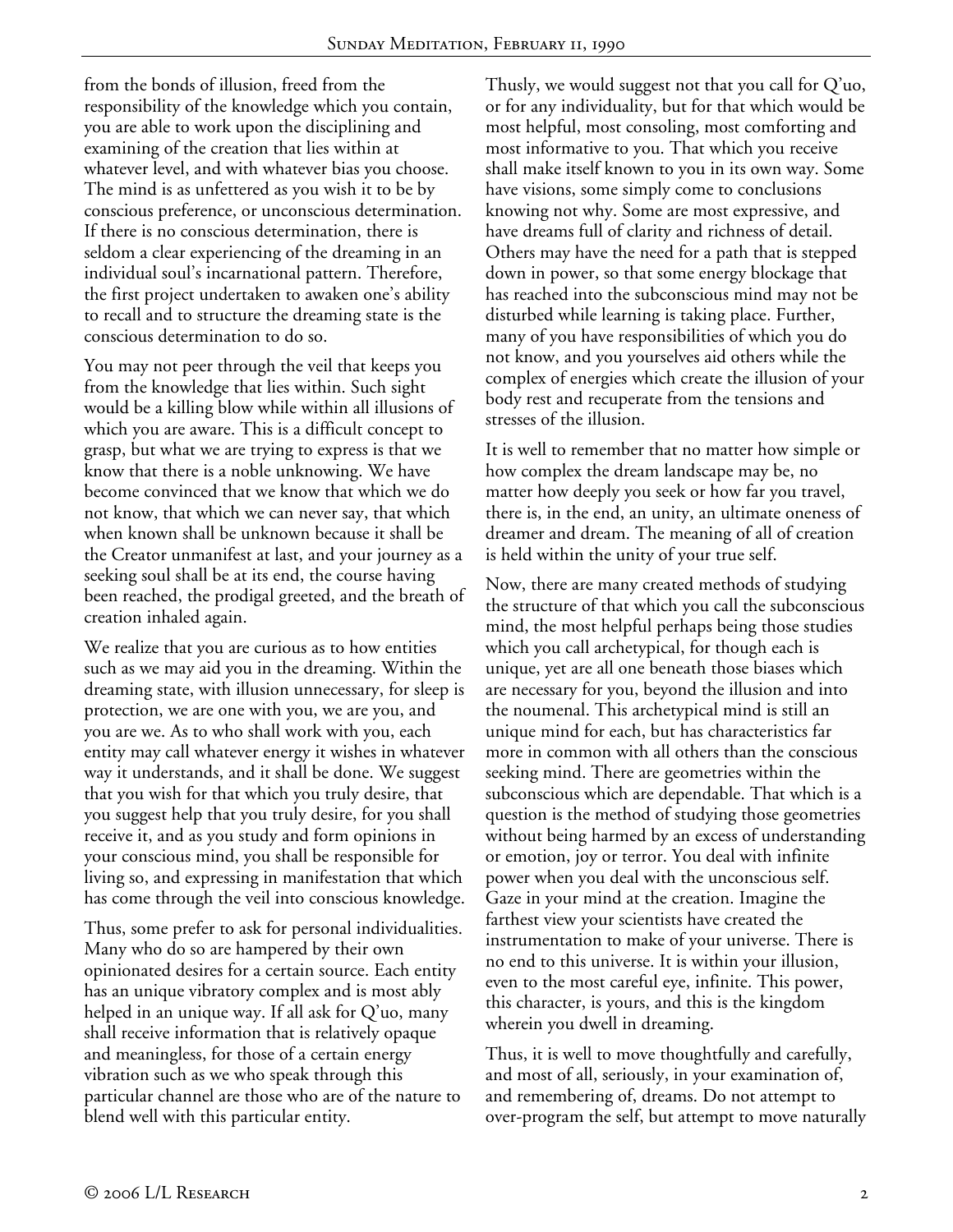with the tides of event and circumstance that focus your attention upon various phases of the illusion, remembering always that your lessons are those of love, your density is that which seeks a greater grasp of the nature, meaning and power of love.

Thus, in your waking life, gaze at all that occurs with a view towards what aspect of love may be presenting itself to you for examination. Then flow naturally with this desire to know as you move into the dreaming state, being patient, for you shall dream, and dream, and dream again, about the same thing, gazing at it always in a slightly different way, as the dream attempts to speak to finity that which is infinite.

It is the patient entity, the persistent and daily entity, whose dreams begin to make a kind of sense, and become more and more of a tool and a resource for learning. Those who expect dreams to explain themselves to the conscious mind shall be disappointed for the most part. There are, of course, among your peoples, those who have the gift of clear vision, because of the character that they possess within the illusion and the work that has been done before this particular incarnational experience. However, the vast majority of seeking souls do not receive the crystal clear explanations of love, but nuances, clues, stage settings and masks.

Thus, the study of the archetypical mind in the conscious state is helpful in that it creates a vocabulary for examining the structure of dreams, for you are who you are, and all things are in relation to you as you are in relation to yourself. You are who you are, and you are who you become, and each of these is the same statement.

The depths of this truth may begin to be plumbed in the conscious mind best by working in some way with the archetypical mind. Some favor the system of the tarot, others the glyphs of the tree of life, and as these are the two most helpful we shall express our opinion as to the difference between the two. Those personalities who are focused upon the dynamics of positive and negative, yin and yang, passive and active, will find most rewarding the study of the major Arcana of the tarot. Those who see in a less personal sense, or who need in a less vital sense the necessity for choosing betwixt the positive and the negative shall find the study of the tree of life, though more complex in some ways, more rewarding in that rather than the self being summed up in

relation to the choice between positive and negative, positive and negative are two pillars betwixt which are placed the middle pillar Malkuth, Yesod, Tifareth, Kether, Ain Soph Aur, Ain Soph, Ain.

We feel that this is an introduction which suffices for this moment, and will at this time thank this instrument for its willingness to be used. We would now transfer this contact to the one known as Jim. We are those of Q'uo, and in love and light we leave this instrument.

## *(Jim channeling)*

I am Q'uo, and greet each again in love and light. At this time it is our privilege to offer ourselves in the attempt to speak to any further queries if there are further queries. May we begin now with the first query?

**S:** Yes, Q'uo, you mentioned that we have natural protection when we sleep. We are, in that case, in a state of unity which involves having passed through the veil. In some sense as we study consciously the systems of the deep mind, we attempt in a partial way to do the same thing, but one quickly learns of the necessity for protection in doing so. If one were to take the first step on the path, for example, of the study of the Kabbala, one passes through the dark night of the soul, the Malkuth, through Yesod, I wonder if that involves passing through the veil, entering what is sometimes called the light body, and if so, if there is a danger in doing so, what is one's best protection in doing so?

I am Q'uo, and am aware of your query, my brother. As one undertakes any study of the nature of your evolutionary process, whether it be that path followed by those who study the tree of life, the path of the tarot, or any other path that leads eventually to the realization of unity, it is well to surround oneself with the desire to seek this unity within that quality that you may call love. Love, being the energizing and creative force of all that is, then, can speak to itself within all other beings and forces that may be encountered, calling from each its creative and sustaining nature. To so configure the conscious and subconscious mind with the quality of love is to provide to the self the greatest protection that is possible, for where there is love there cannot be fear, and fear is the only avenue available to any entity that would wish to enter fear and manipulation into one's pattern of life experience.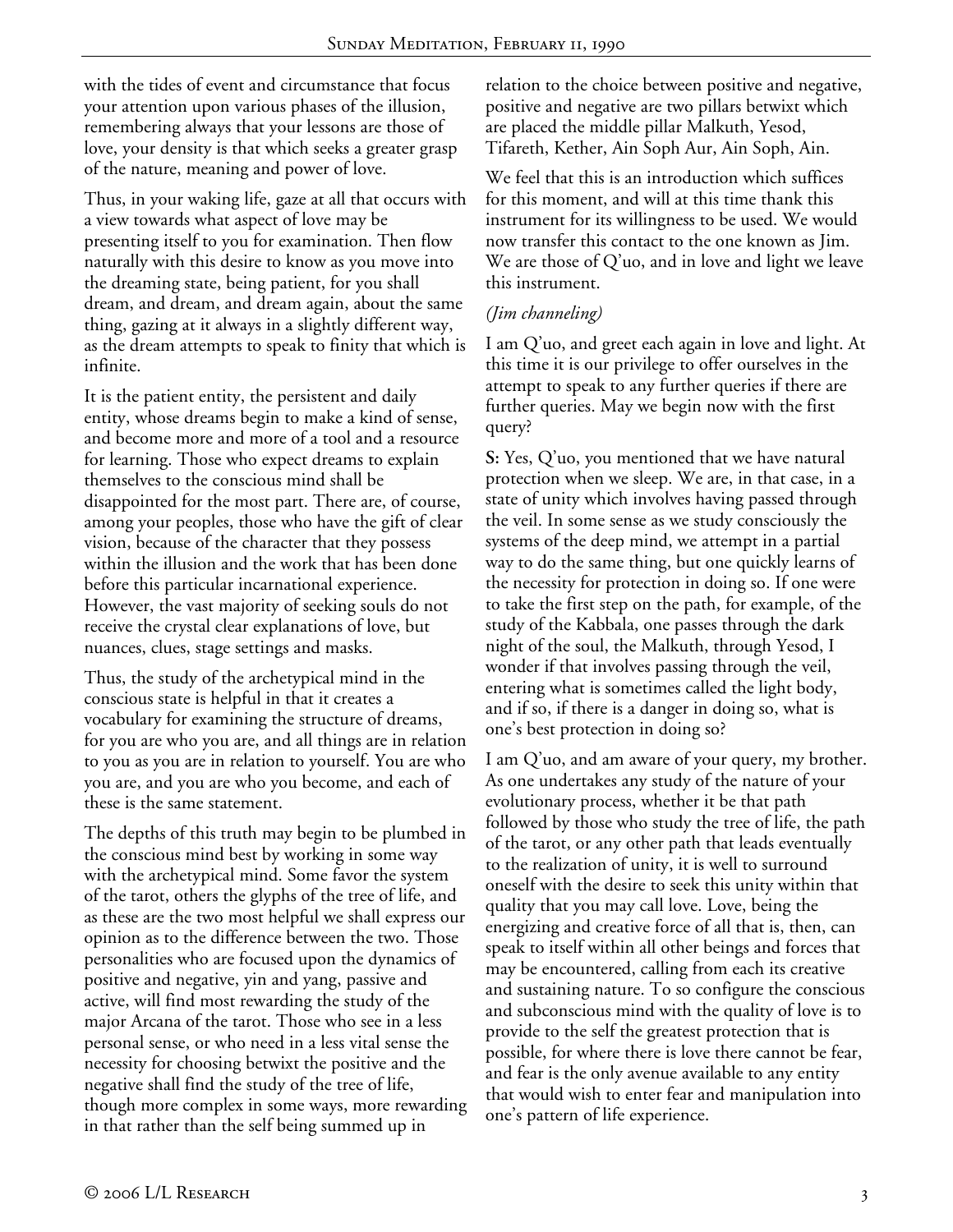Thus, it is well to begin any serious study and application of any particular avenue of ritualistic discipline of the personality with this quality. As one progresses along whatever path is chosen and begins to bear the fruit of that path in service to others it is especially important to fashion the armor of love and light about oneself in order that the endeavor to seek unity in order to be of service to others might be protected.

Is there a further query, my brother?

**S:** Yes. One does find instances where there are correspondences made between the tarot and Kabbala. For example, I have read recently a correspondence between the major Arcana twentyone, the Great Way of Spirit, and the first path working upon which the aspirant adept may step in the Kabbala *(inaudible)*. I wonder if you could tell me if these correspondences are useful, if they have a truth to them, and how they might be used?

I am Q'uo, and am aware of your query, my brother. Indeed, my brother, in an universe of unity there are correspondences all about one. The usefulness of any correspondence is much like the beauty of any work of art. It is in the eye of the beholder or the efforts of the practitioner that the usefulness is to be determined. For each entity, no matter what portion of the study is undertaken, will be moving from a place in his or her understanding that is unique, and whatever correspondence is available or noticeable to that entity will be useful insofar as the entity has prepared itself to utilize that which lies before it.

This is to say that the preparation in understanding and practice will call to the seeker those succeeding steps and the perception of those steps that is appropriate in order safely to place the foot upon new understanding and new metaphysical ground. Thus, as the quality of the ...

## *(Side one of tape ends.)*

# *(Jim channeling)*

I am Q'uo, and am again with this instrument. Is there a further query, my brother?

**S:** There's just one. It occurs to me now that the greatest protection we may need is from ourselves, and as you have said, the surest protection is provided by the loving and open heart. You have mentioned on other occasions that the heart may be used as a springboard to the higher energy centers. A question I have had is, does that springboard effect work directly, say from the heart center to the throat center, and then again directly from the heart center to the indigo center, or does it simply rise up through the channels, going first through the throat center, then through the indigo center? Is there a way to draw directly on the energies of the heart?

I am Q'uo, and am aware of your query, my brother. The nature of the heart center is for the adept as the foundation is for the carpenter. This is the foundation upon which the structure of any effort shall be placed. It is necessary in order to be able to move beyond the blue-ray energy center that there be a considerable amount of work accomplished, not only at that center, but also within the indigo-ray center, for the opening of the green-ray or heart center is an opening which allows a movement from that center to the next center for the beginning of work within the throat or blue-ray center.

It is necessary to master to a minimal degree the study of each center beyond the green-ray center for the opening of any center beyond the green ray to occur upon a regular and dependable basis. Thus, when such work has been accomplished within the blue and indigo rays, it is possible for the adept to choose whether energy shall be moved through the green-, the blue- or the indigo-ray center for work of either the healing nature within green ray, the freely given communication within blue ray, or the work of that which you may call the white magical nature within the indigo-ray center.

Is there a further query, my brother?

**S:** No, thank you very much, Q'uo.

I am Q'uo, and we thank you, my brother. Is there another query at this time?

**Carla:** I'd like to follow up on a couple of questions, and then just a thank you. To follow up on S's question, would not, once the green-ray center was established as fully opened, the energy be drawn naturally to one's chosen path of service, that path of service which was chosen before the incarnation? Is it not something that happens naturally and doesn't have to be chosen, or is the conscious choice necessary?

I am Q'uo, and am aware of your query, my sister. This statement we find, if we understand it correctly, to be much as one of your sayings which states that it is putting the cart before the horse. In this regard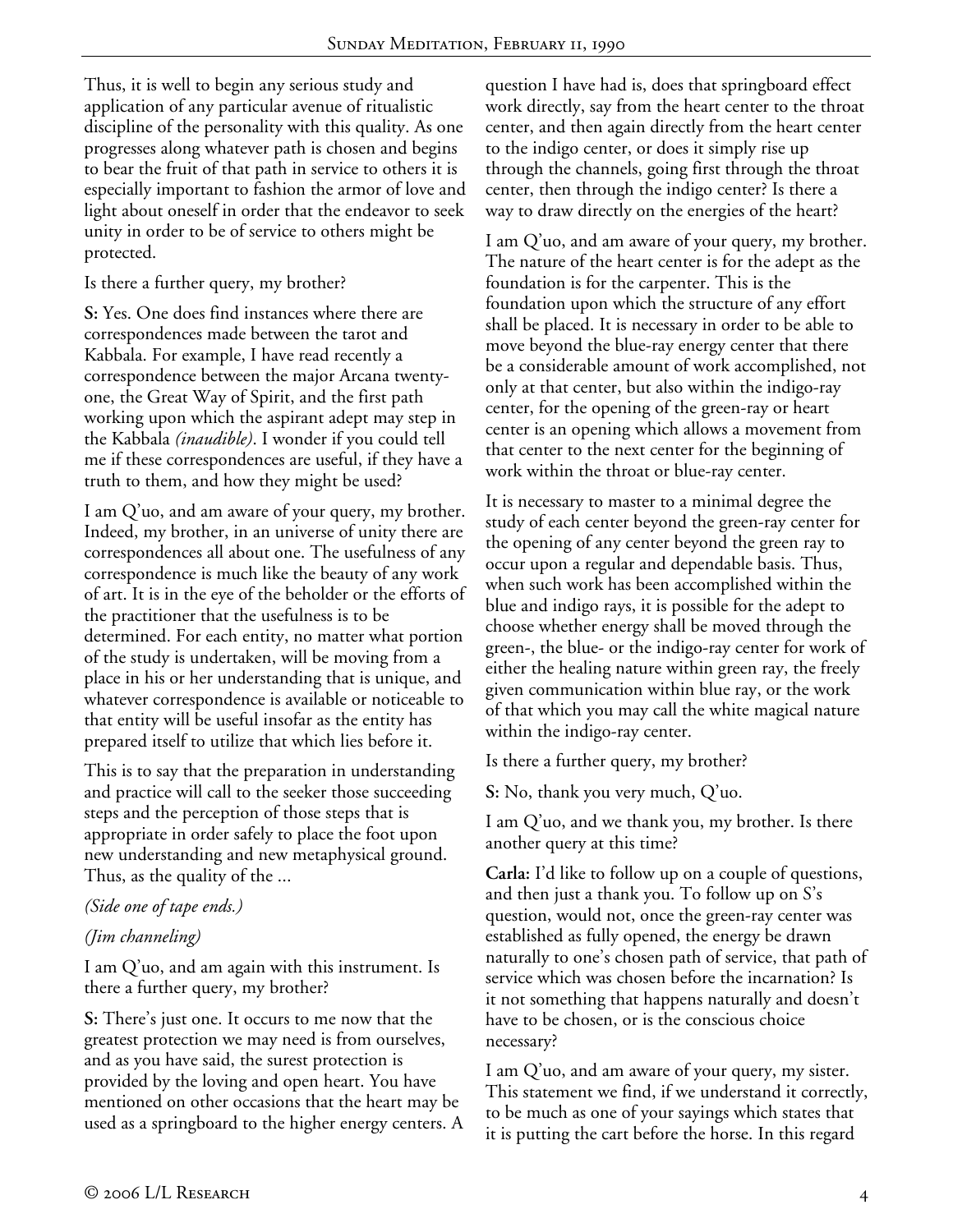we mean to say that the opening of the green-ray center is most often accomplished by those who have begun, and well begun, the following of what you have called the life's work, or chosen service, and the pursuing of this service has been refined to such a degree that the opening and energizing of the greenray energy center then becomes possible, and when accomplished, acts much as your magnifying glass does to enlarge that service which has been chosen.

Is there a further query, my sister?

**Carla:** Yes, I see from that answer that it is desirable to continue always to wish to seek higher and higher in the indigo ray. I understand now. But I did have a feeling from the whole message that you were inferring a simplicity beneath the various ways of studying dreams, in other words, that you said the dreamer is the dream and the dream is the dreamer; that if you were studying the archetypical mind the first of the major Arcana would contain the whole of the Arcana, and the first station, or I guess it would be the last in the *(inaudible)* [Tree Of Life], Malkuth, would contain the whole of the tree of life. Is this inference correct?

I am Q'uo, and am aware of your query, my sister. Not only is this inference correct, but it may be applied to any of the stations, any of the Arcana, and any portion of one's life experience, for all may be seen to be individualized and particularized facets of the one Creator, viewpoints from which the one Creator may be experienced, may be observed and may be glorified. Each station, Arcana and experience, then, is as a facet upon a jewel, the jewel being the one Creator, the facet being a window through which a portion of the one Creator may be viewed, and when viewed with a perception free of distortion, all facets of the one Creator are then made available through the one facet that is observed, much as your holographic picture will yield the entirety of the picture from any portion.

Is there a further query, my sister?

**Carla:** No, Q'uo, but I'd just like to thank you for the blessing of the most incredible light that I've ever seen—actually I didn't see it, I felt it, and the only word I can use to describe it is splendor. I thank you very much for this experience.

I am Q'uo, and we thank you as well, my sister, for the service which you and each within this group

provide us. It is a light to us as well, of great beauty. Is there another query at this time?

**M:** Yes, Q'uo, I have a question. I *(inaudible)* that could be used in understanding archetypes, the Tree of Life and the tarot. I understood that perhaps astrology would also be useful *(inaudible)*.

I am Q'uo, and am aware of your query, my sister. It is true that astrology is also quite useful in the study of the nature of the archetypical mind and the evolutionary process as an whole. However, we did not mention astrology in our original statements because there is much that has been attributed to this study which is confusing to those who have not engaged in intensive and long-term study of the origins of this particular field of inquiry. This is a study which differs significantly from that of the tarot and that of the Tree of Life in that much of the work of the study utilizing astrology must be accomplished within the meditative state where certain tones or resonances, harmonics between concepts and energies, are felt and intuited. This type of study is one which is highly informative to those who are quite sincerely dedicated to penetrating beyond the surface appearance of what is usually given in books and treatises upon the study of astrology. The necessity of penetrating the outer appearance of this study is so great as to cause us to, shall we say, give the caveat that it is a most difficult study to master without great dedication and perseverance.

Is there a further query, my sister?

**M:** No, thank you Q'uo.

I am Q'uo, and we thank you, my sister. Is there another query at this time?

**K:** You spoke this evening of the protection inherent in the consciousness of love. It seems to me that there may be different types of protection available, but maybe not, maybe they all stem from that one source. Earlier you spoke about the protection that is offered by the cat entity, and I'm wondering if you can talk a little bit about how they offer that protection and if that's related to that same love consciousness?

I am Q'uo, and am aware of your query, my sister. The entities known as your cats have a history within the archetypical experiences of your third density that dates back, shall we say, using your reference of time, to many, many thousands of years